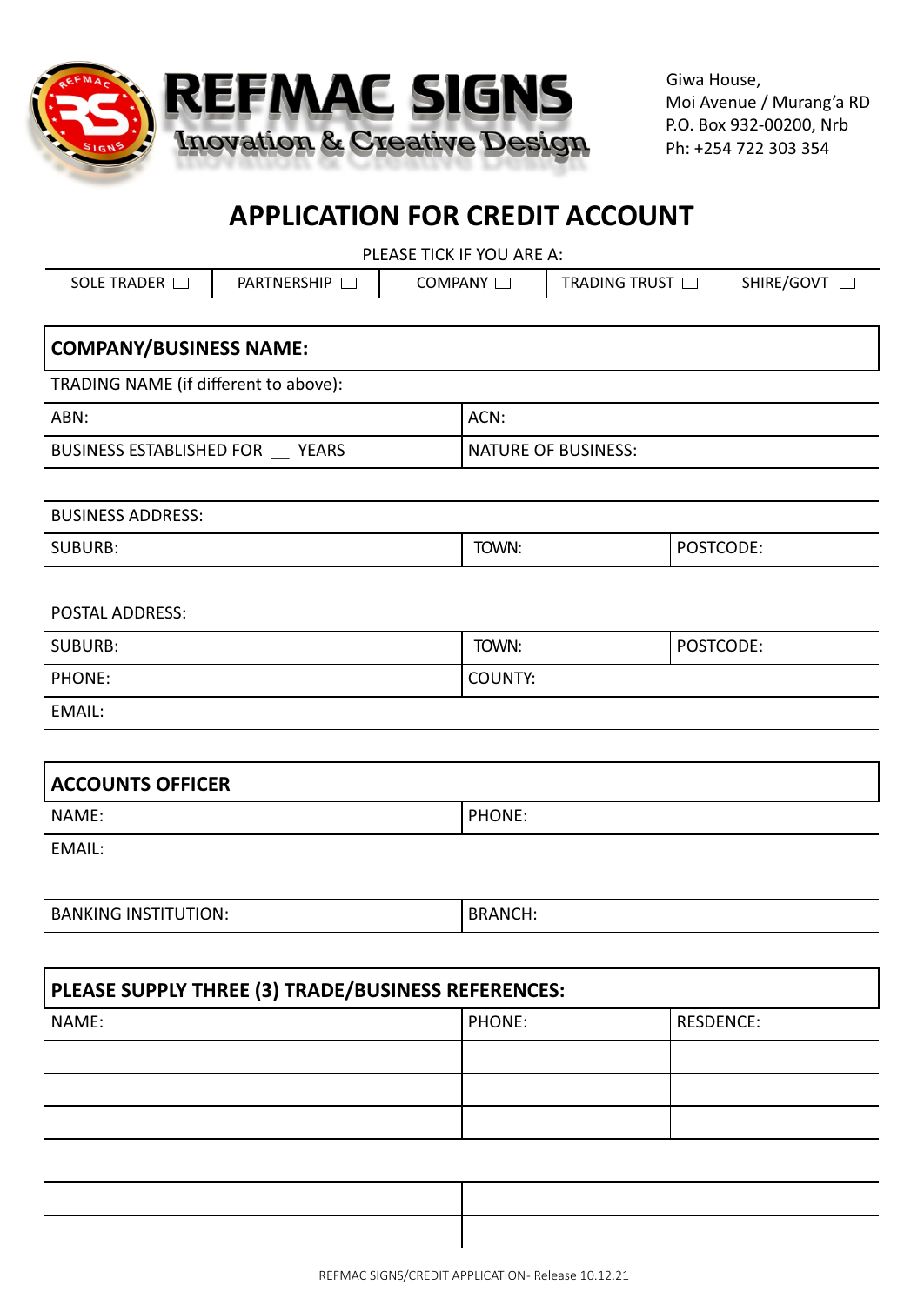| <b>FULL DETAILS OF ALL DIRECTORS</b> |                |               |  |
|--------------------------------------|----------------|---------------|--|
| <b>NAME</b>                          | <b>ADDRESS</b> | <b>MOBILE</b> |  |
|                                      |                |               |  |
|                                      |                |               |  |
|                                      |                |               |  |
|                                      |                |               |  |

| <b>DIRECTOR/S GUARANTEE</b>                                                                                                                                                                                                                                                                                                                                                                               |         |  |  |
|-----------------------------------------------------------------------------------------------------------------------------------------------------------------------------------------------------------------------------------------------------------------------------------------------------------------------------------------------------------------------------------------------------------|---------|--|--|
| I the undersigned acknowledge my obligation on behalf of the authorised signatory (Applicant), for the<br>repayment of all debts/monies owing within the stated Terms & Conditions to Refmac Signs Provider<br>of Account Credit Terms). I guarantee all debts to be paid within Refmac Signs terms & note that<br>payment shall not be waived or affected by any indulgence granted to us, the Customer. |         |  |  |
|                                                                                                                                                                                                                                                                                                                                                                                                           |         |  |  |
| DIRECTORS NAME:                                                                                                                                                                                                                                                                                                                                                                                           | SIGNED: |  |  |
| ADDRESS:                                                                                                                                                                                                                                                                                                                                                                                                  |         |  |  |
| DATE:                                                                                                                                                                                                                                                                                                                                                                                                     |         |  |  |
|                                                                                                                                                                                                                                                                                                                                                                                                           |         |  |  |
| DIRECTORS NAME:                                                                                                                                                                                                                                                                                                                                                                                           | SIGNED: |  |  |

| ADDRESS: |  |
|----------|--|
|----------|--|

DATE:

| <b>OFFICE USE ONLY</b>        |         |       |         |       |  |
|-------------------------------|---------|-------|---------|-------|--|
| <b>Receipt of Application</b> | Date:   |       | By:     |       |  |
| Trade Reference Checked       | Date:   |       | By:     |       |  |
| Approved for Credit           | Date:   |       | By:     |       |  |
| Approved Credit Terms         | 30 days | Date: | 60 days | Date: |  |
| Authorised by:                | Name:   |       | Title:  |       |  |